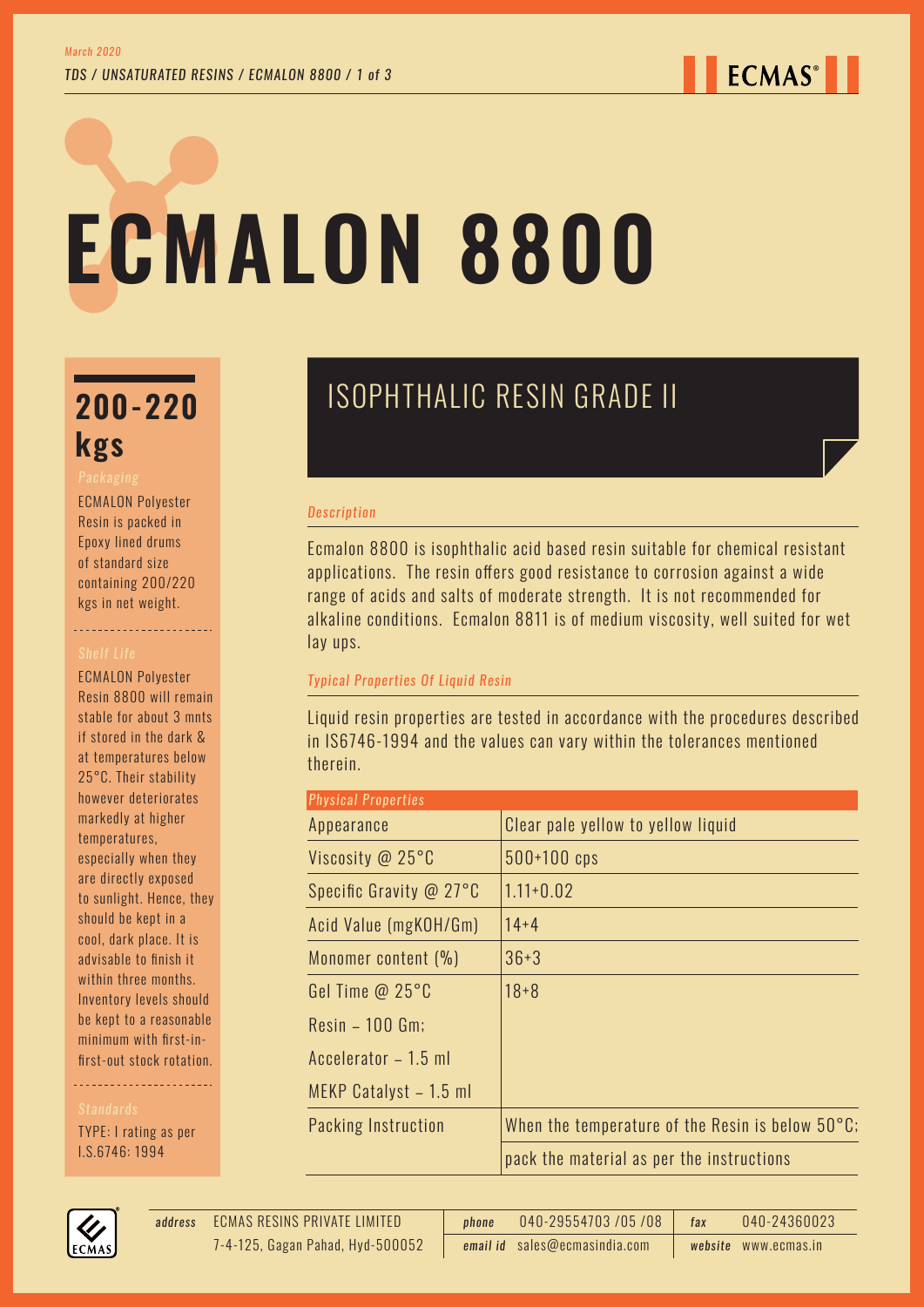

*Storage And Handling*



The materials must be stored in a moisture free, cool and dry environment, away from any direct sun-light.



Please avoid stacking of the containers.

Handle the product(s) very carefully during transportation.

#### *Safety Precautions*



Wear all PPE's at the time of the application like safety boots, goggles, hand gloves and masks. Avoid contact with skin and eyes. Any direct skin contact with the products should be washed off thoroughly with soap and water.

### *CAST RESIN PROPERTIES*

Specimens are fabricated from cast sheets cured at R.T for 24hrs and 4h. @ 90ºC.

| <b>Property</b>             | Unit           | <b>Typical Value</b> | <b>Test Method</b> |
|-----------------------------|----------------|----------------------|--------------------|
| <b>Tensile Strength</b>     | Mpa            | <b>50 mim</b>        | <b>ISO 527</b>     |
| <b>Tensile Modulus</b>      | Mpa            | $\qquad \qquad -$    | <b>ISO 527</b>     |
| Elongation at break         | $\frac{0}{0}$  | 2.0                  | <b>ISO 527</b>     |
| <b>Flexural Strength</b>    | Mpa            | 80 min               | <b>ISO 178</b>     |
| <b>Flexural Modulus</b>     | Mpa            | 3300                 | <b>ISO 178</b>     |
| <b>Heat deflection Temp</b> | 0 <sub>C</sub> | 60                   | ISO <sub>75</sub>  |
| Water absorption [7days]    | mgs            | 35                   | ISO 62/1980        |
| <b>Hardness</b>             | <b>Barcol</b>  | 40                   | IS 6746-'94        |

The above values are provided as general information and not to be construed as specification. Anyhow, they do not represent the values obtainable when used with reinforcements. Ultimate properties of FRP are dependent upon type and content of reinforcement and design and quality of construction of FRP.

#### *Storage & Handling*

The containers are recommended to be stored in cool and dry conditions for best result. Exposure to sources of heat and sunlight are to be avoided. After drawing the required resin, the container is to be securely closed, left over quantities after usage are not to be transferred back to the container.

The resin contains a volatile monomer with a flash point at 32ºC and is of moderate fire hazard. Due precautions to be observed while handling to avoid accidents.

Accelerator and Catalyst are not to be mixed together in the resin. Catalyst is added after thoroughly dispersing the accelerator. All direct contacts of accelerator and catalyst are strictly prohibited as they can lead to explosion.

# *Quality Policy*

ECMAS is committed to enhance Customer Satisfaction; Conservation of Environment; Adherence to Safe Occupational Health & Safety Practices through its Operations and practices for continual improvement of the established IMS by carrying regular internal audits and complying with applicable Legal and other Requirements.